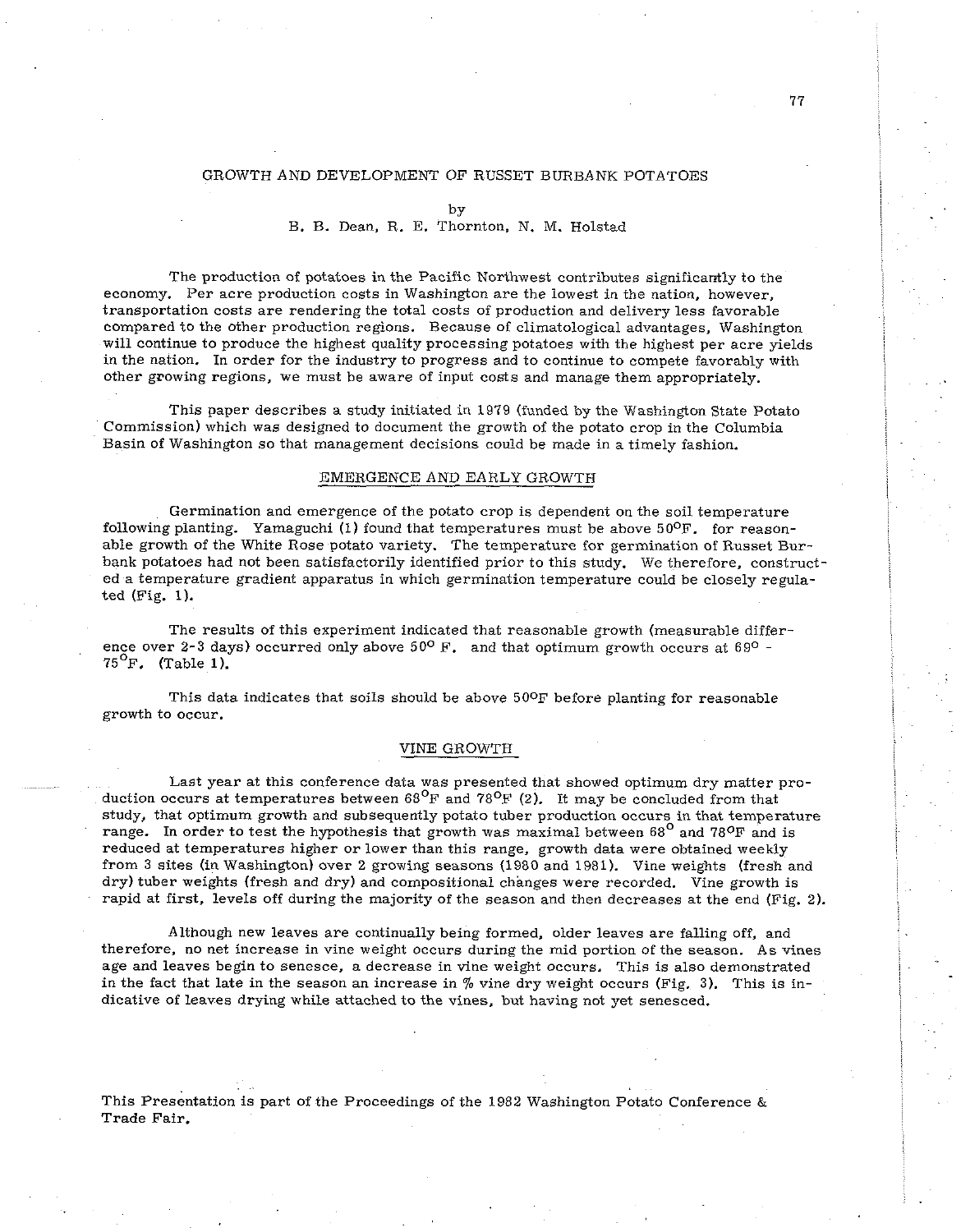#### VINE COMPOSITION

The composition of vines changes markedly during the season. These changes have historically been utilized to estimate the fertility status of the plant (3.4). Petiole samples have been collected and NO<sub>2</sub> content determined in order to predict fertilizer needs for the next growth period or to defermine if adequate nitrogen levels are present in the soil.

During the 1980 and 1981 seasons, vine NO<sub>2</sub> and other mineral content changes were determined weekly. To assess what physiological significance the foliage nutrient content had, the vine weight, tuber weight and nutrient content of each plant was analyzed individually.

The  $NO<sub>3</sub>$  content of the foliage followed the typical pattern described by others (3, 4) in the 1980 Othello plot. The relationship between vine growth, tuber growth and NO<sub>3</sub> content in the 1980 Northern plot and the 1981 Southern plot show a different curve as illustrated by the 1981 Southern plot (Fig. 4).

Nitrogen is needed by the plant to manufacture proteins which are the workhorses in cells. They are responsible for manufacturing starch, carrying out basic cell functions and are stored in the tubers.  $NO<sub>3</sub>$  is taken up by the plant in proportion to the rate of evaporation of water from the leaf surface. It is utilized by the plant as it is needed for the formation of proteins and other nitrogen containing compounds. The control mechanism for  $NO<sub>3</sub>$  utilization is complex and beyond the scope of this discussion, however, it is important for the reader to understand that the amount of NO<sub>3</sub> found in the plant will be related to the rate of uptake versus the rate of utilization. From a practicle standpoint, we need to understand how the NO<sub>3</sub> con-**<sup>3</sup>**tent of the foliage relates to the yield of tuhers on that plant. To determine this relationship, a regression analysis of foliage  $NO_{\alpha}^-$  versus tuber yield was performed.

The amount of  $NO_3^-$  in the foliage was not consistently related to tuber yield at any given point during either the 1980 or 1981 season (Table 2). There are several reasons why these results may have been obtained; 1) The  $NO_3^-$  content in the foliage was not limiting tuber growth. 2) Tuber growth is independent of foliage  $NO_3^-$  content. 3) Tuber yield is dependent of foliage NO<sub>3</sub> content during a critical stage of growth which could not be tested by the measurements made during this study.

Regardless of the reason for no consistent correlation being found between NO<sub>2</sub> content of the foliage and tuber yield the previous suggestions that maintaining high levels of  $N\bar{O}_3^-$  in the foliage will result in high tuher yield is questionable. There is no doubt that critical levels of nutrients must be maintained in the foliage in order to sustain high crop growth rates, however, there may be an over use of fertilizer, particularly nitrogen, as a result of attempting to maintain certain levels of nutrients in the foliage. There may actually be a detrimental effect of maintaining high levels of  $NO_3^-$  in the foliage as the partitioning of growth into vines rather than tubers may occur under those conditions.

## TUBER GROWTH

The growing season (frost free days) for potatoes in Washington is a long one (150- 200 days). It has been suggested that potato tubers will grow continuously during this long growing season if supplied with water and nutrients. Data collected during an optimal growing season (1980) and one which was less optimal, (1981) (according to our thermal growth model) indicates that frost free days may not be the only climatic conditions which limit growth (Fig. 5).

The potential for growth of the potato is dependent on the amount of sunlight it receives, the temperature of the air and the length of the growing season. It is apparent from the model illustrated in (Fig. 5) that the 1980 and 1981 season have different growth potentials. In this case, growth is responsive to temperature. High temperatures  $(+80^{\circ}F)$  result in less growth then coolertemperatures. We demonstrated last year at this conference that this particular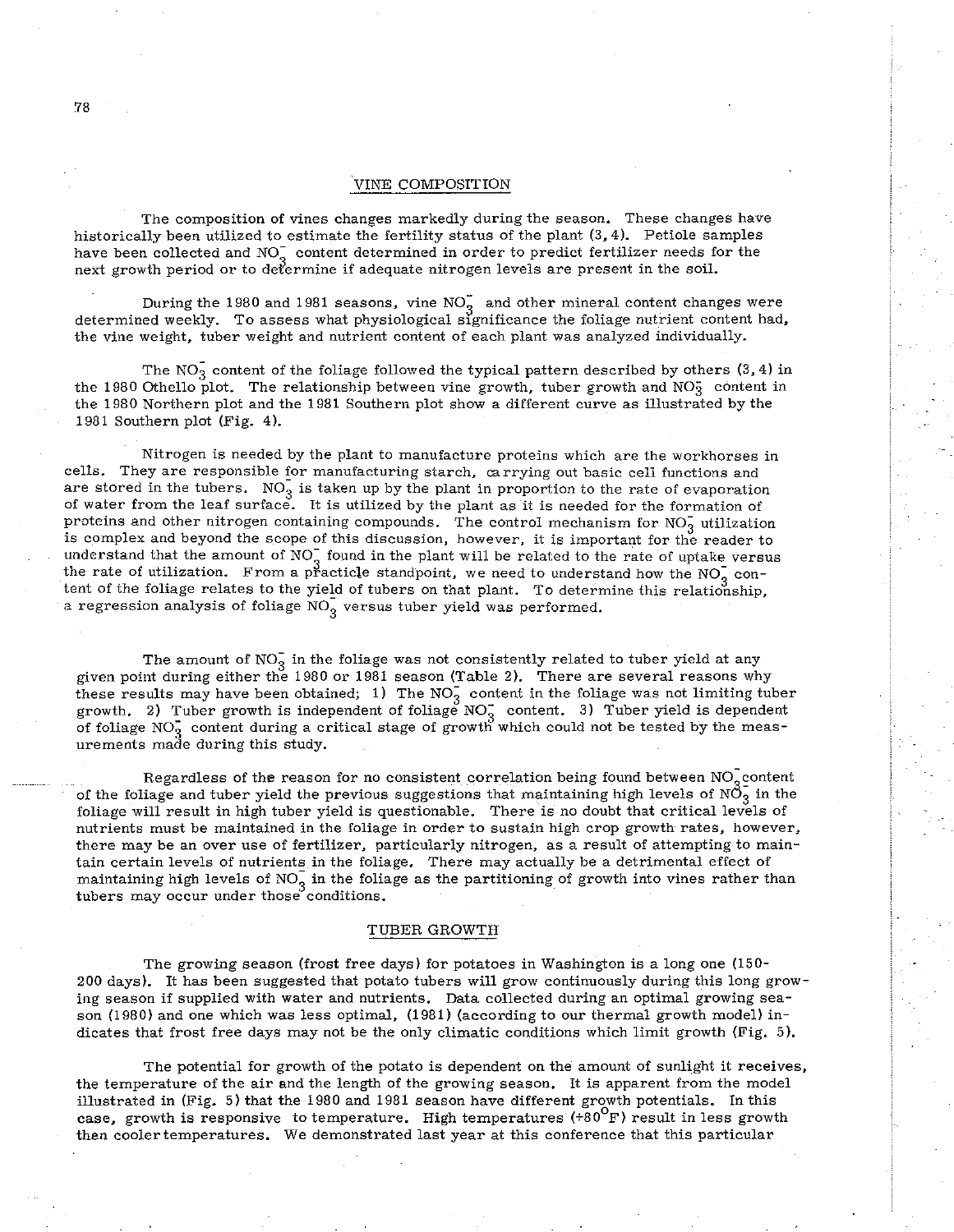model predicts the average specific gravity (relatively) of a potato crop in Washington and that reasonably will predict the relative yield. Estimates of lower yields in 1981 compared to 1980 bring this fact out.

We have found that in two years of considerable difference in growth potential that the crop did not develop significantly past August 15 in the Central or Southern part of the Columbia Basin. Yields were increasing in the Northern region at the time of commercial harvest. The overall yield in any of the regions of Washington is dependent upon the duration and the rate of tuber growth. These factors are controlled by stress factors during crop growth. The stresses may be nutritional, water, climatological, pathological or a combination of these. Regardless of the cause for yield ceasation, it is important for the producer to know where on the growth profile the crop is so that appropriate management decisions can be made to maximize the effectiveness of production inputs or minimize product loss.

These dates can be used to estimate planting date, fertilizer application timing, vine killing dates and harvest dates. Further studies can refine the dates for a given location. However, in order for a grower to maximize his production capabilities he should develop his own set of production curves under his own conditions.

## CONCLUSIONS

This study has demonstrated that tuber yield increases rapidly (0.4-0.8 tons per acre per day) between July 1 and August 1 in the Central and Southern parts of the Columhia Basin, or between July 15 and September 1 in the Northern regions. Planting dates and weather conditions can modify the dates and rates considerably. The ceasation of tuber bulking prior to frost indicates that disease, stress or some physiological signal limits further yield increases under our climatic situation. The resolution of which factor(s) is (are) responsible may lead to significant gains in productivity.

The use of analytic techniques for determining the growth status of a crop is valuable in modern agriculture. We should however, be careful not to apply the interpretation of test results from studies designed to provide a method for determining adequacy into a practice of suggesting that the tool can also be used to predict the optimum. In this case study, the use of nitrate analysis of foliage was used by plant scientists to determine whether or not a nutrient was limiting growth. The implication should not be drawn that higher amounts will be better or even optimum. Our study has shown that foliage nitrate levels do not correlate consistently with the weight of tubers produced by the plant at that time. There is much room for further work in this area.

#### REFERENCES

- 1. Yamaguchi, M. H. Timm and A. R. Spurr. 1960. Effects of soil temperature on growth and nutrition of potato plants and tuberization, composition and periderm structure of tubers. ASHS V. 84 pg. 412-423.
- 2. Dean, B. B.. R. E. Thornton, and R. A. Kennedy. 1981. Effect of environment on dry matter of potato tubers. 20th annual Washington State Potato Conference and Trade Fair Proceedings. pg. 67-72.
- 3. Tyler, K. B.. 0. A. Lorenz and F. S. Fullmer. 1961. Plant and soil analysis as guides in potato nutrition. University of California Agricultural Experiment Station Bulletin 781.
- 4. Jones, J. Preston, and Charles G. Painter. 1974. Tissue analysis; a guide to nitrogen fertilization of Idaho Russet Burbank potatoes. University of Idaho Current Information Series No. 240. June 1974.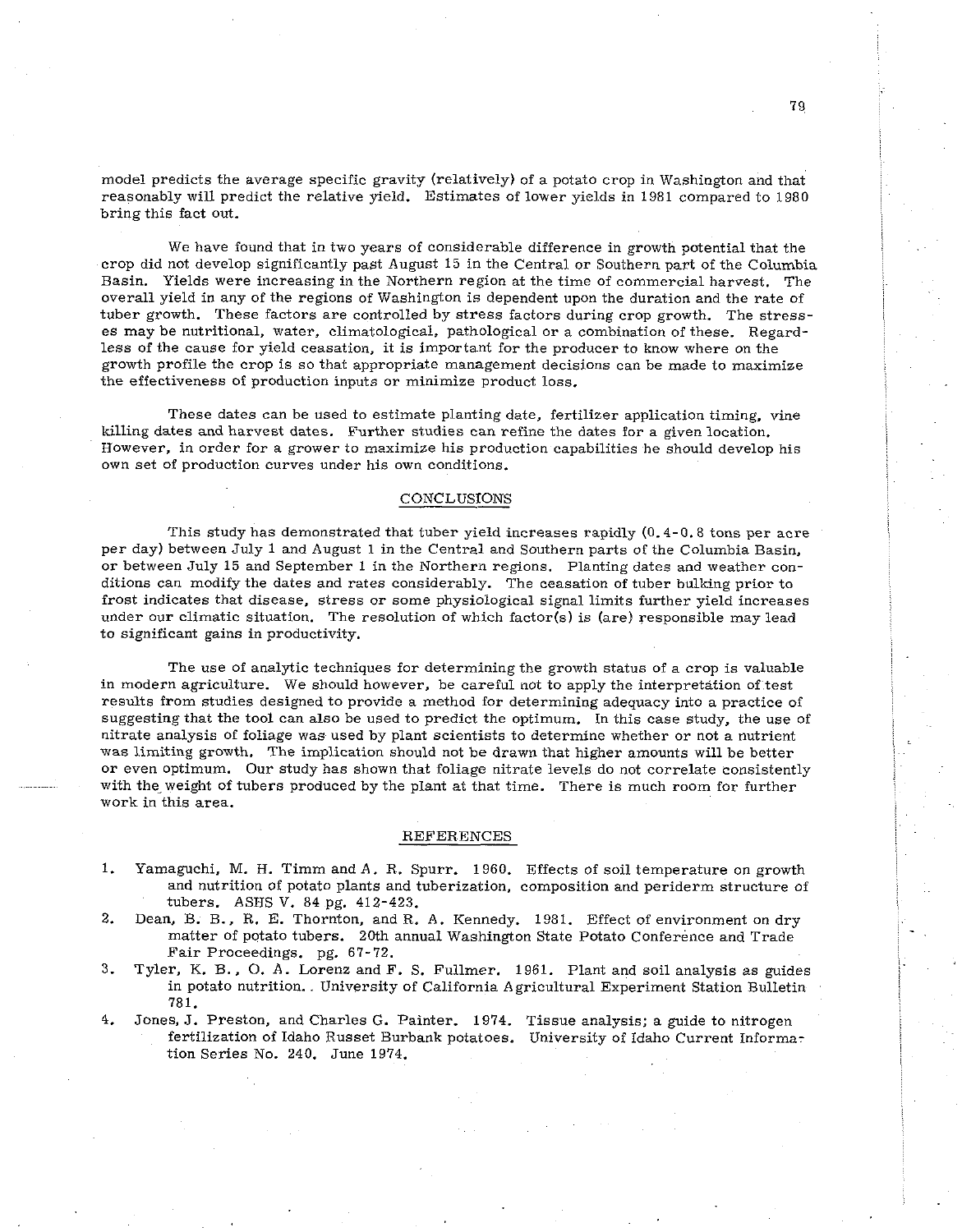|  | ant |  |  |
|--|-----|--|--|
|--|-----|--|--|

| $\mathcal{O}_{\mathbf{F}}$<br>Temperature | Days to 50% Emergence | Growth Rate cm/day |
|-------------------------------------------|-----------------------|--------------------|
|                                           |                       |                    |
| 41.5                                      |                       |                    |
| 46.4                                      |                       |                    |
| 51.1                                      |                       |                    |
| 53.2                                      | 14.5                  |                    |
| 56.8                                      | 11.5                  | 1.0                |
| 60.3                                      | 9.0                   | 0.75               |
| $63.5 -$                                  | 9.5                   | 0.75               |
| 67.3                                      | 8.0                   | 0.75               |
| 69.6                                      | 7.0                   | 1.0                |
| 72.1                                      | 6.0                   | 19                 |
| .75.6                                     | 6.0                   |                    |
| 78.4                                      | 6.0                   | 1.4                |

Table 2. Regression of vine NO<sub>-</sub> concentration on tuber yield to date. **3** 

|         |             | 3       |                             |         |                      |       |         |  |
|---------|-------------|---------|-----------------------------|---------|----------------------|-------|---------|--|
|         |             | 1980    |                             |         |                      | 1981  |         |  |
| Field A |             | Field B |                             | Field A |                      | Field |         |  |
| Date    | النوالا     | Date    | $\mathbf{u}_{\mathbf{r}}$ u | Date    | . it <sub>r</sub> ti | Date  | n_n     |  |
| 6/10    | -.54        |         |                             |         |                      |       |         |  |
| 6/17    | $-.51$      | 6/16    | .40                         | 6/16    | $-0.44$              | 6/16  | $-.52$  |  |
| 6/24    | $-.42$      | 6/23    | $-.16$                      | 6/23    | $-.06$               | 6/16  | .00     |  |
| 7/01    | $-.80$      | 7/01    | $-.61$                      | 6/30    | .16                  | 6/30  | $-.01$  |  |
| 7/08    | $-.80$      | 7/07    | .04                         | 7/07    | .04                  | 7/07  | $-38-$  |  |
| 7/15    | $-.37$      | 7/14    | .22                         | 7/14    | .28                  | 7/14  | $-11$   |  |
| 7/22    | $-.31$      | 7/21    | .55                         | 7/21    | .26                  | 7/21  | $-.34$  |  |
| 7/29    | $-.31$      | 7/28    | .06                         | 7/28    | . 06                 | 7/28  | $-.26$  |  |
| 8/05    | $-.82$      | 8/04    | .11                         | 8/04    | .13                  | 8/04  | $-.25.$ |  |
| 8/12    | $-.28$      | 8/11    | $.11$ .                     | 8/11    | .02                  | 8/11  | . 16    |  |
| 8/19    | .55         | 8/18    | $-.65$                      | 8/18    | $-.21$               | 8/18  | . 18    |  |
| 8/26    | $\cdot$ .07 | 8/25    | $-.74$                      | 8/25    | .15                  | 8/25  | .21     |  |
| 9/02    | $-.17$      | 9/01    | $-.29$                      | 9/01    | $-.02$               | 9/01  | .21     |  |
|         |             |         |                             |         |                      |       |         |  |

 $\mathbf{80}$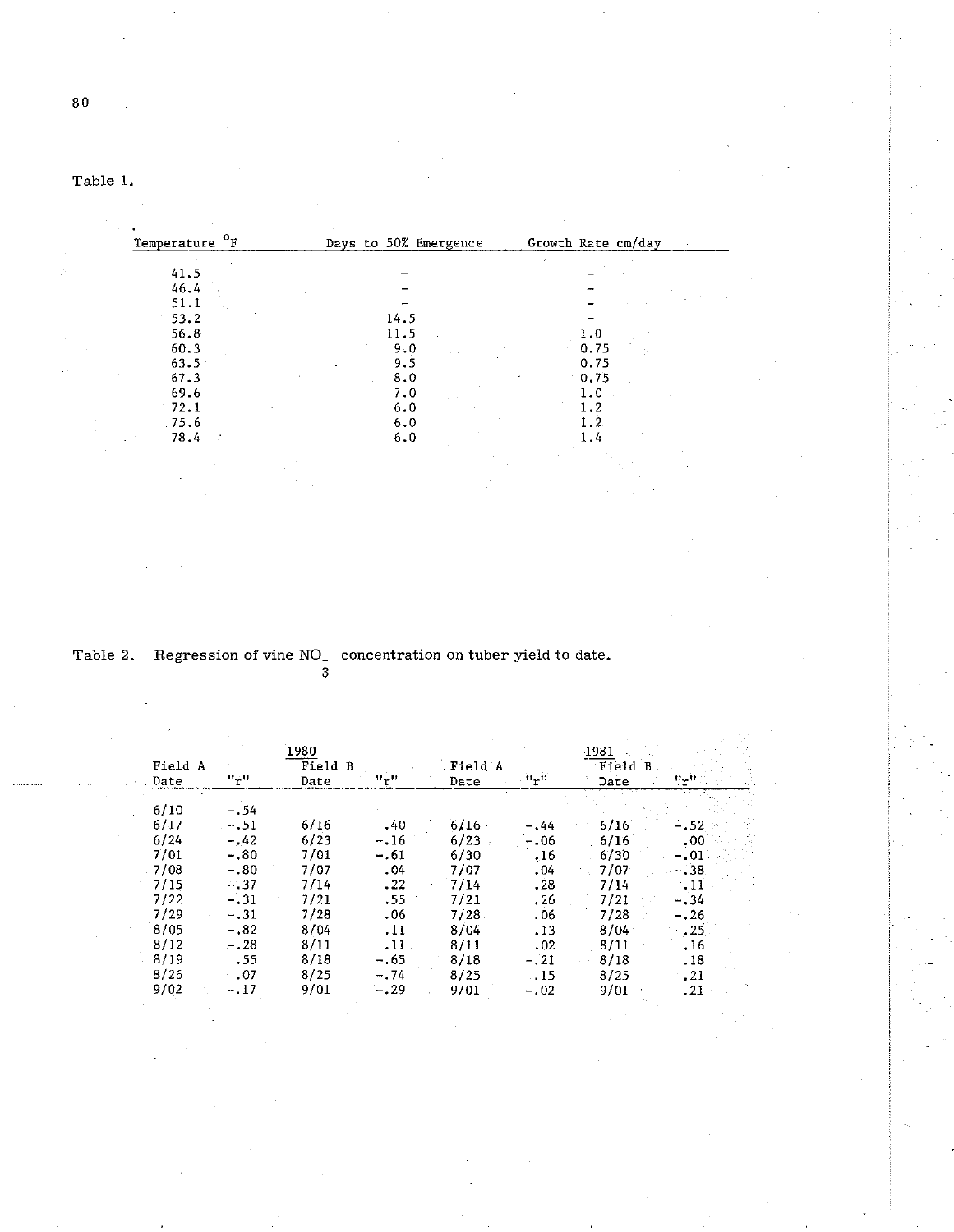Figure **1.** Water is pumped from each water bath to a chamber on one end or the other of the aluminum block. The block serves as a conductor of heat from one end and cold from the other. The conduction results in a linear temperature gradient along the block.



81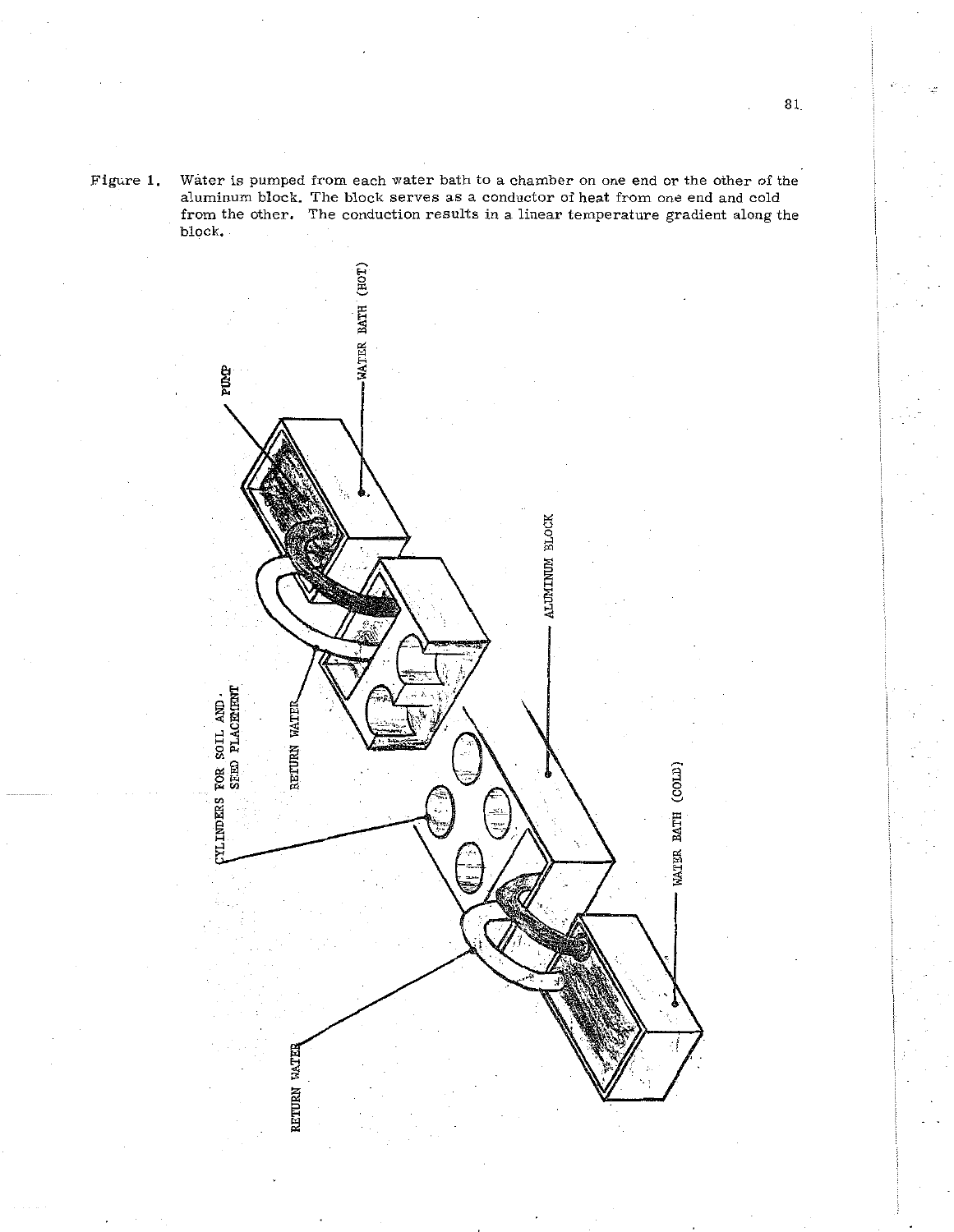



Figure 3. Change in fresh weight (FW) and % dry matter (DM) of Russet Burbank Potato Vines during growth.